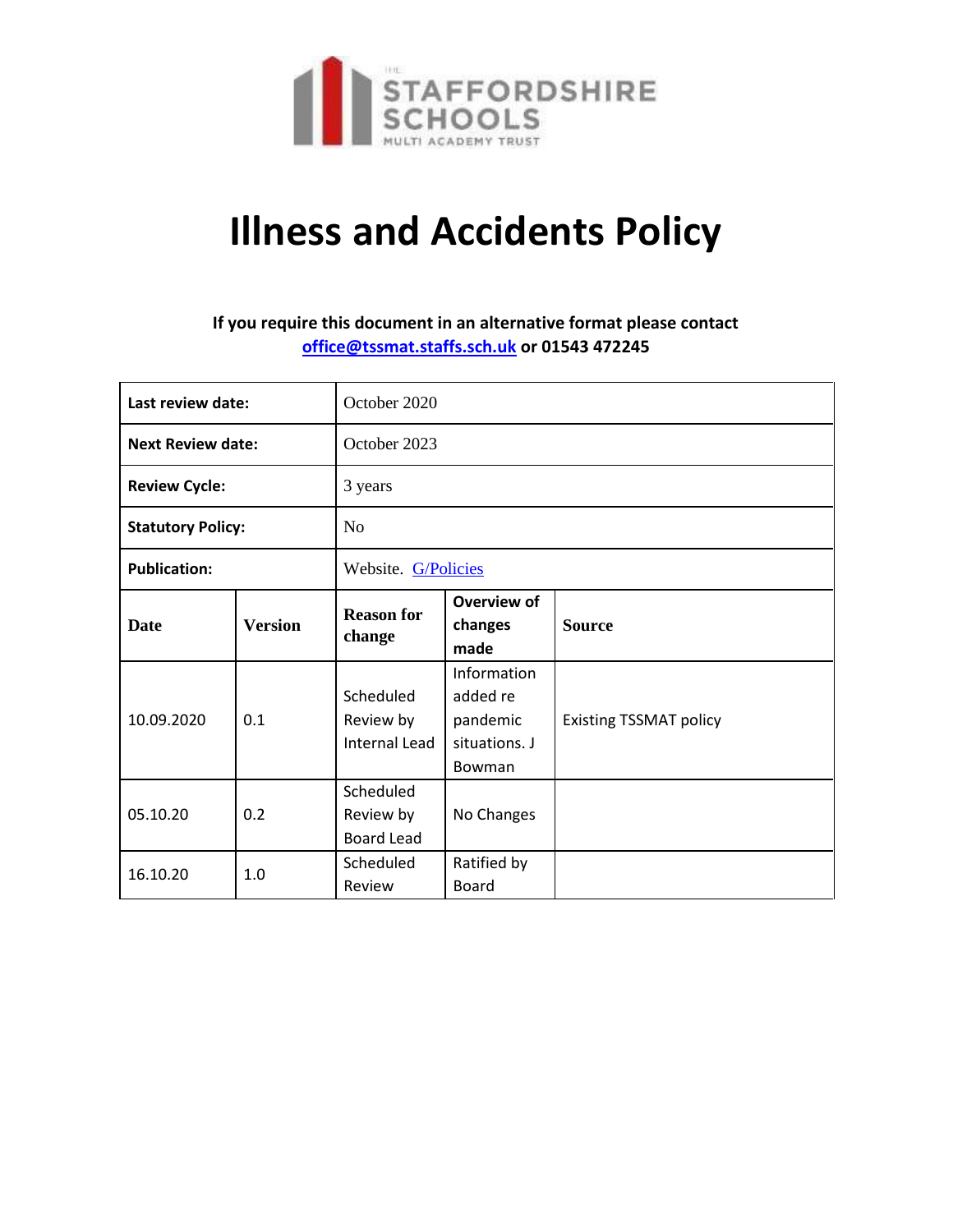## **Illness & Accidents Policy**

At The Staffordshire Schools Multi Academy Trust we will deal promptly and effectively with any illnesses or injuries that occur while children are in our care. We take all practical steps to keep staff and children safe from communicable diseases.

All parents or carers must complete the **Medical Form** when their child joins the Trust and/or Care Club, requesting permission for emergency medical treatment for their child in the event of a serious accident or illness.

We will record any accidents or illnesses, together with any treatment given, on an **Incident Record** or **Accident Record** sheet as appropriate, which the parent or carer will be asked to sign when they collect the child.

The Staffordshire Schools Multi Academy Trust cannot accept children who are ill. If any children are ill when they first arrive we will immediately notify their parents or carers to come and collect them. Any children who have been ill should not return to the Trust until they have fully recovered, or until after the minimum exclusion period has expired (see table at the end of this policy).

In times of pandemic, children showing relevant symptoms should not be sent to school, and will be sent home if symptoms develop once in school, in line with the Pandemic Flu policy where relevant, and any Government guidance.

## **First aid**

All Trust Schools, and Care Club have designated First Aiders on site at all times. The designated First Aider has a current first aid certificate and has attended a 12 hour paediatric first aid course. We will take into account the number of children and layout of the premises to ensure that first aiders are able to respond quickly to any incident.

The location of the first aid box and a list of qualified first aiders are clearly displayed within each Trust school. A designated First Aider regularly checks the contents of the first aid boxes to ensure that they are up to date, appropriate for children, and comply with the Health and Safety (First Aid) Regulations 1981.

The Headteacher or Care Club Supervisor will ensure that a first aid kit is taken on all outings and that at least one member of staff on the outing holds a current paediatric first aid certificate.

## **Procedure for a minor injury or illness**

The first aider present will decide upon the appropriate action to take if a child becomes ill or suffers a minor injury.

- If a child becomes ill, the parent or carer will be asked to collect the child as soon as possible. The child will be kept comfortable and will be closely supervised while awaiting collection.
- If a child complains of illness which does not impair their overall wellbeing, the child will be monitored for the rest of the session and the parent or carer will be notified when the child is collected.
- If a child suffers a minor injury, first aid will be administered and the child will be monitored for the remainder of the session. If necessary, the child's parent will be asked to collect the child as soon as possible.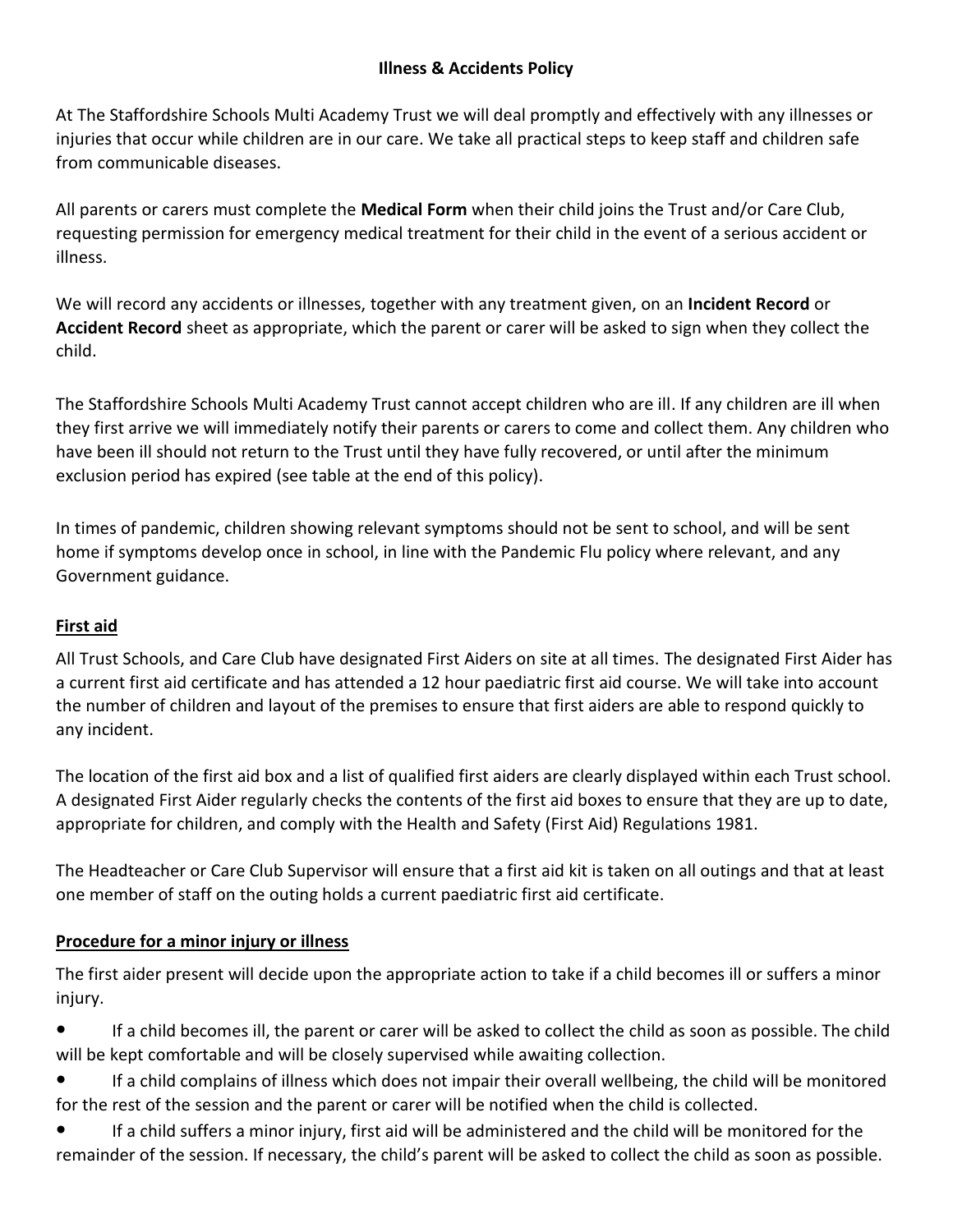## **Procedure for a major injury or serious illness**

In the event of a child becoming seriously ill or suffering a major injury, the first aider present will decide whether the child needs to go straight to hospital or whether it is safe to wait for their parent or carer to arrive.

● If the child needs to go straight to hospital, we will call an ambulance and a member of staff will go to the hospital with the child. The staff member will take the child's **Medical Form** with them and will consent to any necessary treatment (as approved by the parents on the **Medical Form**).

- We will contact the child's parents or carers with all urgency, and if they are unavailable we will call the other emergency contacts that we have on file for the child.
- After a major incident the manager and staff will review the events and consider whether any changes need to be made to the Trust's policies or procedures.
- We will notify Ofsted and child protection agencies in the event of any serious accident or injury to a child in our care as soon as reasonably possible and within 14 days at the latest.

● We will notify HSE under RIDDOR in the case of a death or major injury on the premises (e.g. broken limb, amputation, dislocation, etc. – see the HSE website for a full list of reportable injuries).

## **Communicable diseases and conditions**

If a case of head lice is found, the child's parents or carers will be discreetly informed when they collect the child. Other parents will be warned to check their own children for head lice, but care will be taken not to identify the child affected.

If an infectious or communicable disease is detected on the Trust's premises, we will inform parents and carers as soon as possible.

If there is an incident of food poisoning affecting two or more children attending a Trust school, or Care Club, the Trust will inform Ofsted as soon as possible and within 14 days at the latest.

If there is an outbreak of a notifiable disease at the Trust, we will inform the local health protection unit, HSE under RIDDOR (if appropriate), and Ofsted.

## **Useful contacts**

Health Protection Unit: 0344 225 3560 option 2 Ofsted: 0300 123 1231 RIDDOR Incident Contact Unit: 0845 300 99 23

## *Written in accordance with the Statutory Framework for the Early Years Foundation Stage (2014): Safeguarding and Welfare Requirements: Accident or injury [3.50-3.51] and Food and drink [3.49].*

## **Minimum exclusion periods for infectious conditions and diseases**

| Disease/Condition | <b>Exclusion period</b>              |
|-------------------|--------------------------------------|
| Chicken Pox       | 5 days from first appearance of rash |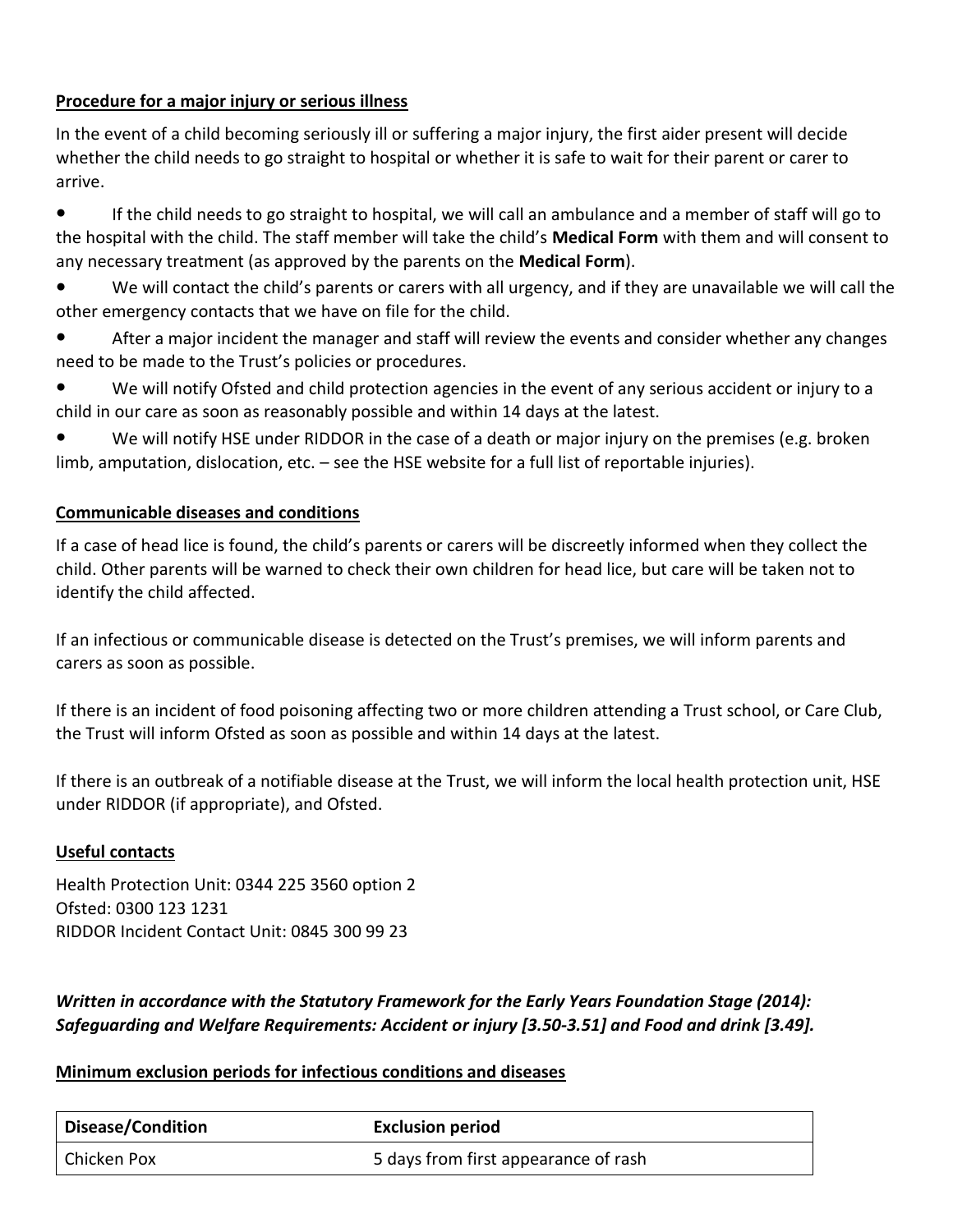| <b>Cold Sores</b>                                                      | None. Avoid contact with sores                                           |
|------------------------------------------------------------------------|--------------------------------------------------------------------------|
| Conjunctivitis                                                         | 24 hours or until the discharge from eyes has stopped                    |
| Diphtheria*                                                            | Until certified well by doctor                                           |
| Diarrhoea and Vomiting                                                 | 48 hours after symptoms cleared                                          |
| <b>Glandular Fever</b>                                                 | Until fully recovered                                                    |
| Gastro-enteritis, E. Coli, Food<br>Poisoning, Salmonella and Dysentery | Until certified well by doctor                                           |
| Hand, Foot and Mouth disease                                           | While rash and ulcers are present                                        |
| Hepatitis A*                                                           | Until certified well                                                     |
| Hepatitis B* and C*                                                    | None                                                                     |
| High temperature                                                       | 24 hours                                                                 |
| HIV/AIDS                                                               | None                                                                     |
| Impetigo                                                               | Until the skin has healed                                                |
| Influenza                                                              | Until recovered                                                          |
| Measles*                                                               | 5 days from onset of rash                                                |
| Meningitis*                                                            | Until recovered                                                          |
| Molluscum Contagiosum                                                  | None                                                                     |
|                                                                        |                                                                          |
| Mumps*                                                                 | 5 days from onset of swollen glands                                      |
| Pediculosis (lice)                                                     | Until treatment has been given                                           |
| Pertussis* (Whooping cough)                                            | 21 days from the onset or 5 days from commencing<br>antibiotic treatment |
| Poliomyelitis                                                          | Until certified well by doctor                                           |
| Ringworm of scalp                                                      | Until cured                                                              |
| Ringworm of the body                                                   | Until treatment has been given                                           |
| Rubella* (German Measles)                                              | 5 days from onset of rash                                                |
| <b>Scabies</b>                                                         | Until treatment has been given                                           |
| Scarlet fever*                                                         | 5 days from start of the treatment                                       |
| Shingles                                                               | Once rash has stopped weeping                                            |
| Slapped Check, Fifth Disease                                           | None                                                                     |
| Streptococcal infection of the throat                                  | 3 days from the start of the treatment                                   |
| Threadworms                                                            | None                                                                     |
| Tonsillitis                                                            | None                                                                     |
| Tuberculosis*                                                          | Until certified well by doctor                                           |